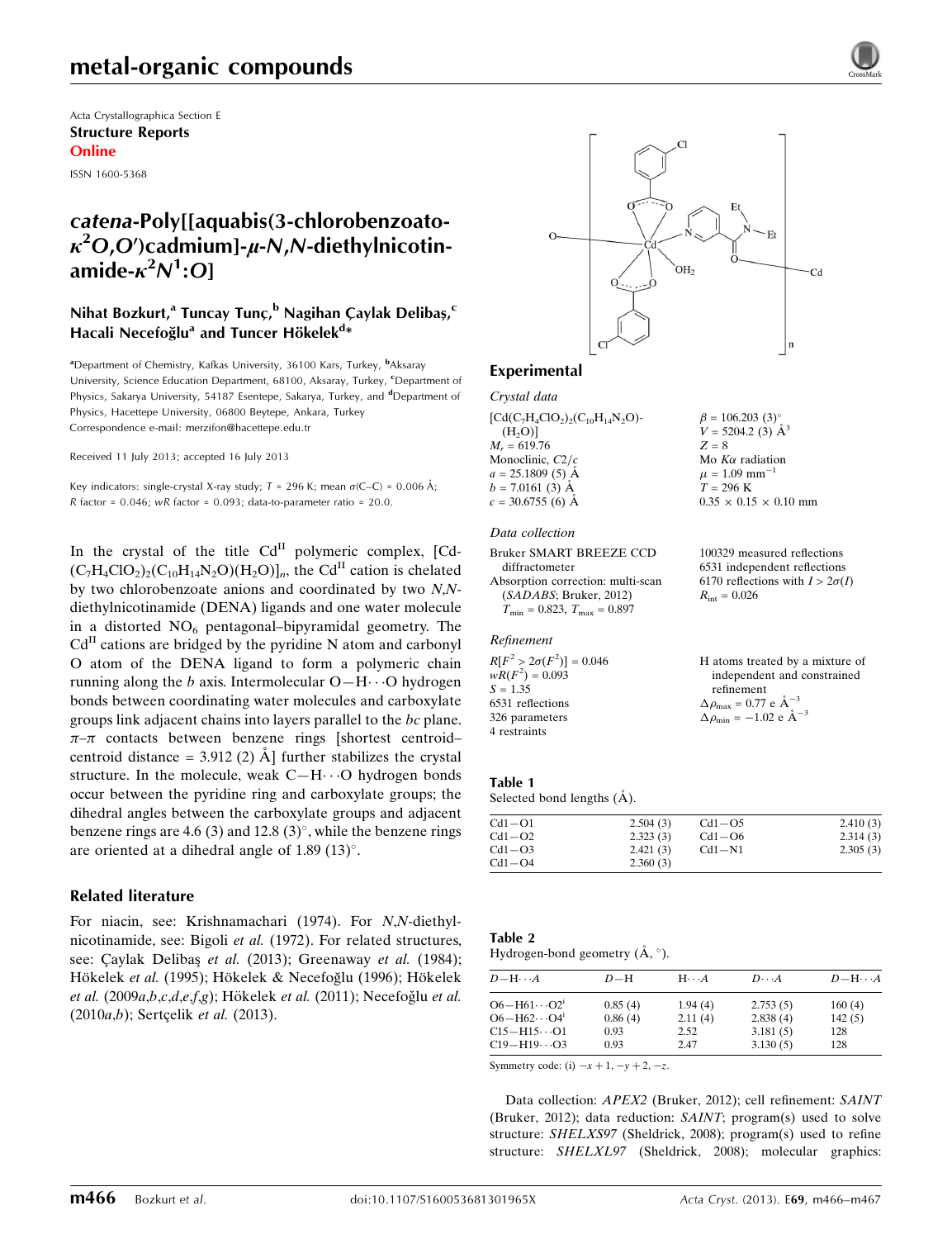ORTEP-3 for Windows (Farrugia, 2012); software used to prepare material for publication: WinGX (Farrugia, 2012) and PLATON (Spek, 2009).

The authors acknowledge the Aksaray University, Science and Technology Application and Research Center, Aksaray, Turkey, for the use of the Bruker SMART BREEZE CCD diffractometer (purchased under grant No. 2010K120480 of the State of Planning Organization).

Supplementary data and figures for this paper are available from the IUCr electronic archives (Reference: XU5721).

#### References

- [Bigoli, F., Braibanti, A., Pellinghelli, M. A. & Tiripicchio, A. \(1972\).](https://scripts.iucr.org/cgi-bin/cr.cgi?rm=pdfbb&cnor=xu5721&bbid=BB1) Acta Cryst. B28[, 962–966.](https://scripts.iucr.org/cgi-bin/cr.cgi?rm=pdfbb&cnor=xu5721&bbid=BB1)
- Bruker (2012). APEX2, SAINT and SADABS[. Bruker AXS Inc., Madison,](https://scripts.iucr.org/cgi-bin/cr.cgi?rm=pdfbb&cnor=xu5721&bbid=BB2) [Wisconsin, USA.](https://scripts.iucr.org/cgi-bin/cr.cgi?rm=pdfbb&cnor=xu5721&bbid=BB2)
- Çaylak Delibaş, N., Necefoğlu, H. & Hökelek, T. (2013). Acta Cryst. E69, [m191–m192.](https://scripts.iucr.org/cgi-bin/cr.cgi?rm=pdfbb&cnor=xu5721&bbid=BB3)
- [Farrugia, L. J. \(2012\).](https://scripts.iucr.org/cgi-bin/cr.cgi?rm=pdfbb&cnor=xu5721&bbid=BB4) J. Appl. Cryst. 45, 849–854.
- [Greenaway, F. T., Pezeshk, A., Cordes, A. W., Noble, M. C. & Sorenson, J. R. J.](https://scripts.iucr.org/cgi-bin/cr.cgi?rm=pdfbb&cnor=xu5721&bbid=BB5) (1984). [Inorg. Chim. Acta](https://scripts.iucr.org/cgi-bin/cr.cgi?rm=pdfbb&cnor=xu5721&bbid=BB5), 93, 67–71.
- Hökelek, T., Dal, H., Tercan, B., Aybirdi, Ö. & Necefoğlu, H. (2009c). Acta Cryst. E65[, m1582–m1583.](https://scripts.iucr.org/cgi-bin/cr.cgi?rm=pdfbb&cnor=xu5721&bbid=BB6)
- Hökelek, T., Dal, H., Tercan, B., Aybirdi, Ö. & Necefoğlu, H. (2009e). Acta Cryst. E65[, m627–m628.](https://scripts.iucr.org/cgi-bin/cr.cgi?rm=pdfbb&cnor=xu5721&bbid=BB7)
- Hökelek, T., Dal, H., Tercan, B., Aybirdi, Ö. & Necefoğlu, H. (2009f). Acta Cryst. E65[, m1037–m1038.](https://scripts.iucr.org/cgi-bin/cr.cgi?rm=pdfbb&cnor=xu5721&bbid=BB8)
- Hökelek, T., Dal, H., Tercan, B., Aybirdi, Ö. & Necefoğlu, H. (2009g). Acta Cryst. E65[, m1365–m1366.](https://scripts.iucr.org/cgi-bin/cr.cgi?rm=pdfbb&cnor=xu5721&bbid=BB9)
- Hökelek, T. & Necefoğlu, H. (1996). Acta Cryst. C52, 1128-1131.
- Hökelek, T., Necefoğlu, H. & Balcı, M. (1995). Acta Cryst. C51, 2020-[2023.](https://scripts.iucr.org/cgi-bin/cr.cgi?rm=pdfbb&cnor=xu5721&bbid=BB11)
- Hökelek, T., Sağlam, E. G., Tercan, B., Aybirdi, Ö. & Necefoğlu, H. (2011). Acta Cryst. E67[, m28–m29.](https://scripts.iucr.org/cgi-bin/cr.cgi?rm=pdfbb&cnor=xu5721&bbid=BB12)
- Hökelek, T., Yılmaz, F., Tercan, B., Aybirdi, Ö. & Necefoğlu, H. (2009a). Acta Cryst. E65[, m955–m956.](https://scripts.iucr.org/cgi-bin/cr.cgi?rm=pdfbb&cnor=xu5721&bbid=BB13)
- Hökelek, T., Yılmaz, F., Tercan, B., Aybirdi, Ö. & Necefoğlu, H. (2009b). Acta Cryst. E65[, m1328–m1329.](https://scripts.iucr.org/cgi-bin/cr.cgi?rm=pdfbb&cnor=xu5721&bbid=BB14)
- Hökelek, T., Yılmaz, F., Tercan, B., Gürgen, F. & Necefoğlu, H. (2009d). Acta Cryst. E65[, m1416–m1417.](https://scripts.iucr.org/cgi-bin/cr.cgi?rm=pdfbb&cnor=xu5721&bbid=BB15)
- [Krishnamachari, K. A. V. R. \(1974\).](https://scripts.iucr.org/cgi-bin/cr.cgi?rm=pdfbb&cnor=xu5721&bbid=BB16) Am. J. Clin. Nutr. 27, 108–111.
- Necefoğlu, H., Çimen, E., Tercan, B., Dal, H. & Hökelek, T. (2010a). Acta Cryst. E66[, m334–m335.](https://scripts.iucr.org/cgi-bin/cr.cgi?rm=pdfbb&cnor=xu5721&bbid=BB17)
- Necefoğlu, H., Çimen, E., Tercan, B., Dal, H. & Hökelek, T. (2010b). Acta Cryst. E66[, m485–m486.](https://scripts.iucr.org/cgi-bin/cr.cgi?rm=pdfbb&cnor=xu5721&bbid=BB18)
- Sertçelik, M., Çaylak Delibaş, N., Necefoğlu, H. & Hökelek, T. (2013). Acta Cryst. E69[, m290–m291.](https://scripts.iucr.org/cgi-bin/cr.cgi?rm=pdfbb&cnor=xu5721&bbid=BB19)
- [Sheldrick, G. M. \(2008\).](https://scripts.iucr.org/cgi-bin/cr.cgi?rm=pdfbb&cnor=xu5721&bbid=BB20) Acta Cryst. A64, 112–122.
- [Spek, A. L. \(2009\).](https://scripts.iucr.org/cgi-bin/cr.cgi?rm=pdfbb&cnor=xu5721&bbid=BB21) Acta Cryst. D65, 148–155.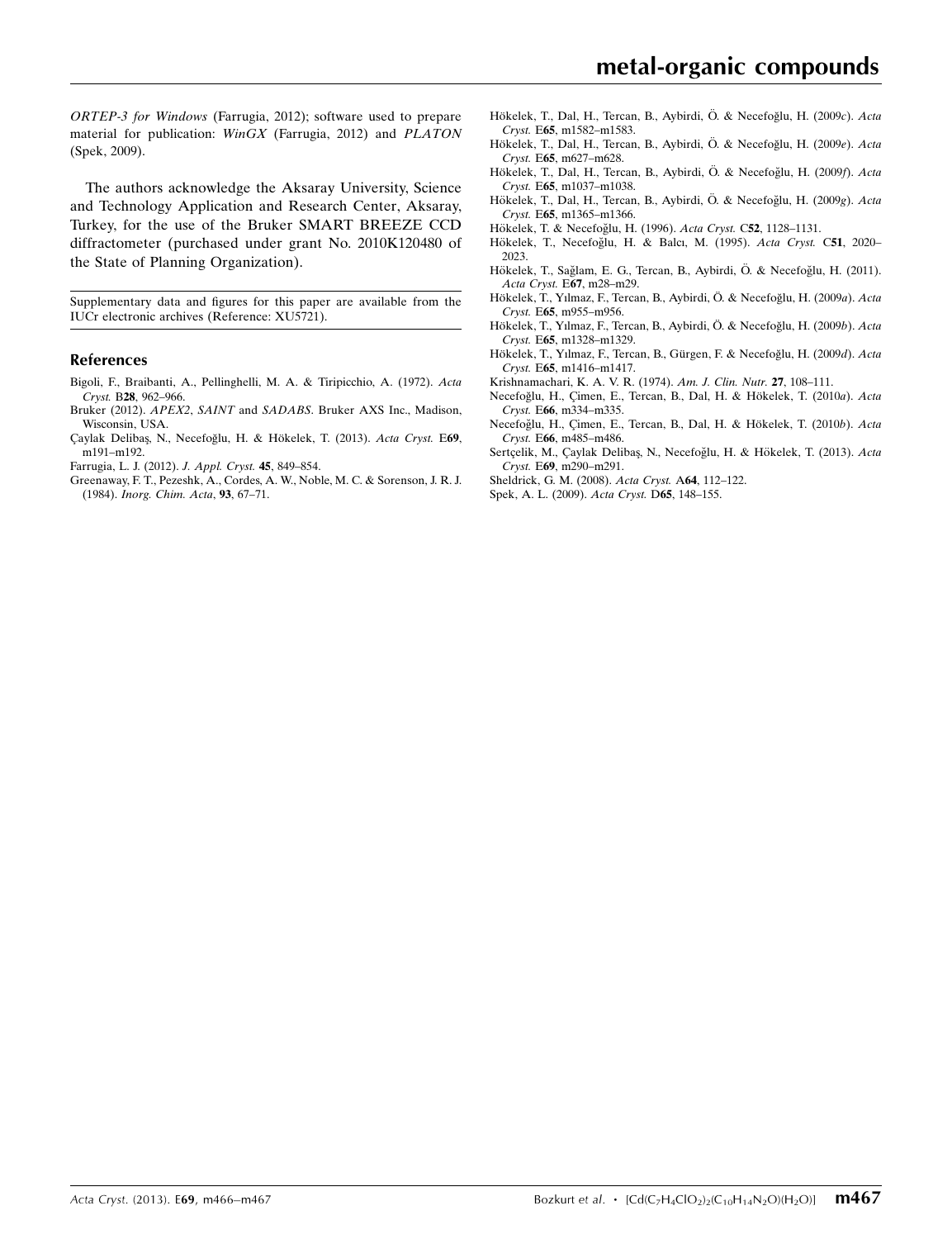# **supporting information**

*Acta Cryst.* (2013). E**69**, m466–m467 [doi:10.1107/S160053681301965X]

# *catena***-Poly[[aquabis(3-chlorobenzoato-***κ***<sup>2</sup>** *O***,***O***′)cadmium]-***µ***-***N***,***N***-diethylnicotinamide-***κ***<sup>2</sup>** *N***1 :***O***]**

### **Nihat Bozkurt, Tuncay Tunç, Nagihan Çaylak Delibaş, Hacali Necefoğlu and Tuncer Hökelek**

#### **S1. Comment**

As a part of our ongoing investigation on transition metal complexes of nicotinamide (NA), one form of niacin (Krishnamachari, 1974), and/or the nicotinic acid derivative *N*,*N*-diethylnicotinamide (DENA), an important respiratory stimulant (Bigoli *et al.*, 1972), the title compound was synthesized and its crystal structure is reported herein.

The structures of some DENA and/or NA complexes of the Cu<sup>2+</sup>, Zn<sup>2+</sup> and Co<sup>2+</sup> ions,  $[Cu_2(C_6H_5COO)_4(C_{10}H_{14}N_2O)_2]$  $(Hökelek *et al.*, 1995);  $[Cu_2(C_8H_7O_2)_4(C_6H_6N_2O)_2]$  (Necefoglu *et al.*, 2010*a*);  $[Zn_2(C_{11}H_{14}NO_2)_4(C_{10}H_{14}N_2O)_2]$  (Hökelek *et al.*$ *al.*, 2009*a*); [Zn2(C8H8NO2)4(C10H14N2O)2].2H2O (Hökelek *et al.*, 2009*b*); [Zn2(C9H10NO2)4(C10H14N2O)2] (Hökelek *et al.*, 2009*c*);  $[Zn_2(C_8H_7O_2)_4(C_{10}H_{14}N_2O)_2]$  (Necefoğlu *et al.*, 2010*b*) and  $[Co_2(C_{11}H_{14}NO_2)_4(C_{10}H_{14}N_2O)_2]$  (Hökelek *et al.*, 2011) have also been determined. In these structures, the benzoate ion acts as a bidentate ligand.

The asymmetric unit of the title  $Cd^{II}$  complex,  $[Cd(CB)_{2}(DENA)(H_{2}O)]_{n}$ , contains two 3-chlorobenzoate (CB), one *N,N*diethylnicotinamide (DENA) ligands and one coordinated water molecule; the CB ions act as bidentate ligands (Fig. 1). The coordination number of the Cd<sup>II</sup> ion is six. Intramolecular C—H···O hydrogen bonds (Fig. 1 and Table 2) link the DENA ligand to the carboxyl groups. The O1—Cd1—O2 and O3—Cd1—O4 angles are 53.75 (10)° and 54.23 (9)°, respectively. The corresponding O—M—O (where *M* is a, metal) angles are 53.50 (14)° in  $\left[\text{Cu}_2(\text{C}_8\text{H}_5\text{O}_3)_4(\text{C}_6\text{H}_6\text{N}_2\text{O})_4\right]$ (Sertcelik *et al.*, 2013), 53.45 (4)° and 51.97 (4)° in  $[\text{Cd}(C_7H_5O_3)(C_6H_6NO)(H_2O)_7]$ . (Caylak Delibas *et al.*, 2013), 52.91 (4)° and 53.96 (4)° in  $\left[ Cd(C_8H_5O_3)_2(C_6H_6N_2O)_2(H_2O)\right]H_2O$  (Hökelek *et al.*, 2009*d*), 60.70 (4)° in [Co(C9H10NO2)2(C6H6N2O)(H2O)2] (Hökelek *et al.*, 2009*e*), 58.45 (9)° in [Mn(C9H10NO2)2- (C6H6N2O)(H2O)2] (Hökelek *et al.*, 2009*f*), 60.03 (6)° in  $[Zn(C_8H_8NQ_2)(C_6H_6N_2Q)_2]$ . H<sub>2</sub>O (Hökelek *et al.*, 2009*g*), 58.3 (3)° in  $[Zn_2(C_{10}H_{14}N_2O)_2(C_7H_5O_3)_4]$ .2H<sub>2</sub>O (Hökelek & Necefoğlu, 1996) and 55.2 (1)<sup>o</sup> in  $[Cu(Asp)_2(py)_2]$  (where Asp is acetylsalicylate and py is pyridine) (Greenaway *et al.*, 1984). The dihedral angles between the planar carboxylate groups  $[(O1/O2/C1)$  and  $(O3/O4/C8)]$  and the adjacent benzene rings A (C2—C7) and B (C9—C14) are 4.56 (28)° and 12.84 (26)°, respectively, while that between rings A, B and C (N1/C15–C19) are A/B = 1.89 (13), A/C = 34.83 (13) and  $B/C = 35.13$  (11) °.

In the crystal, the Cd<sup>II</sup> ions  $\lceil \text{Cd1} \cdots \text{Cd1a} \rceil = 7.0161(5)$  Å; symmetry code: (a) *x*, *y* - 1, *z*] are bridged by the N and O atoms of the DENA ligands forming polymeric chains running along the *b*-axis direction, where the coordination number of each Cd<sup>II</sup> atom is seven within a CdO<sub>6</sub>N donor set (Fig. 2). The average Cd—O distance is 2.389 (3) Å (Table 1). The Cd atom lies 0.0972 (3) Å below and 0.0127 (3) Å above of the carboxylate groups  $[(O1/O2/C1)$  and  $(O3/O4/C8)]$ , respectively. Strong intermolecular O—H···O hydrogen bonds (Table 2) between water molecules and carboxylate groups link the adjacent chains into layers parallel to the *bc* plane.  $\pi \cdot \pi$  contacts between the benzene rings Cg1—Cg2<sup>i</sup>, [symmetry code: (i)  $1 - x$ ,  $2 - y$ ,  $- z$ , where Cg1 and Cg2 are the centroids of the rings A (C2—C7) and B (C9—C14), respectively] may further stabilize the structure, with centroid-centroid distance of 3.912 (2) Å.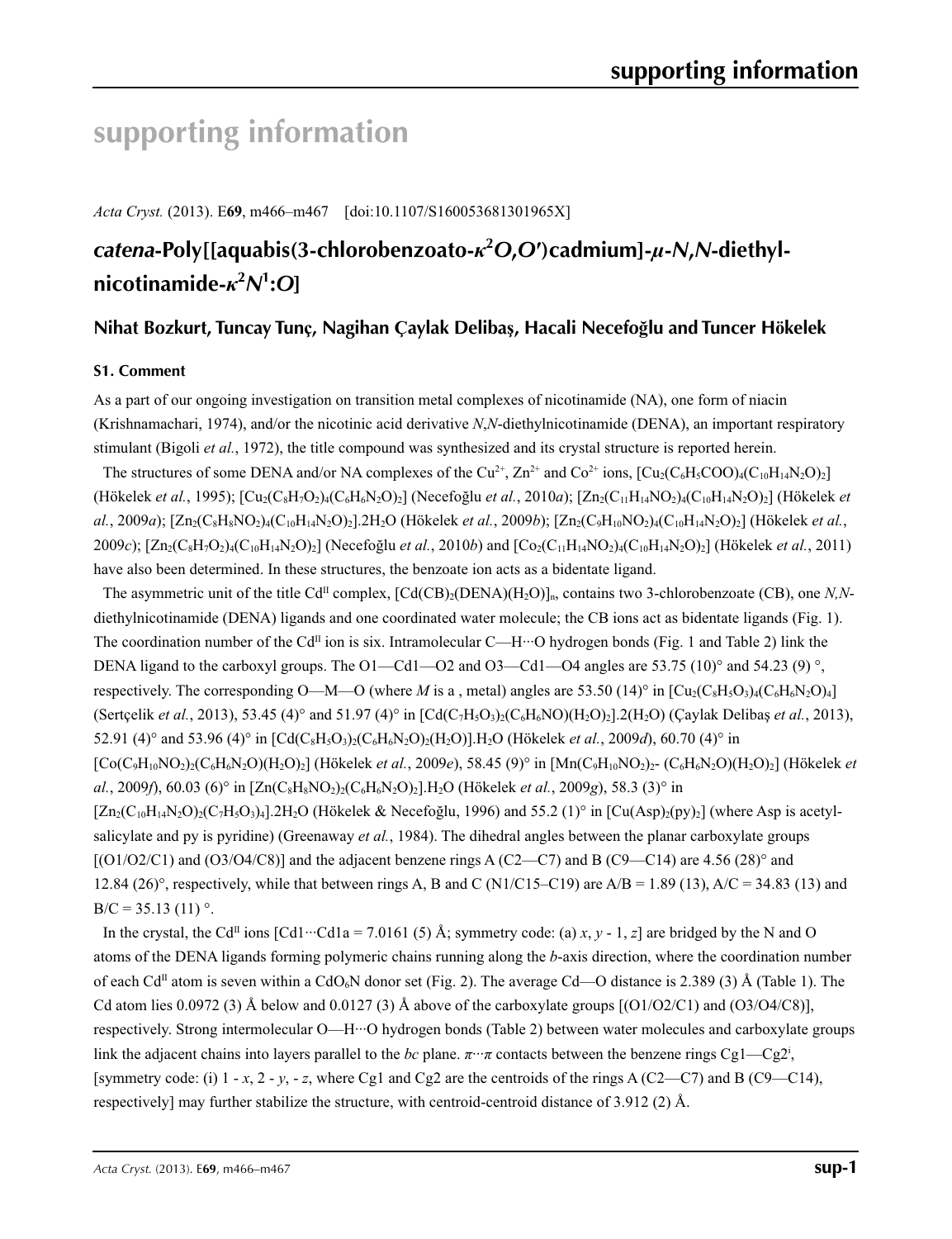#### **S2. Experimental**

The title compound was prepared by the reaction of  $C dSO_4.8H_2O$  (1.283 g, 5 mmol) in H<sub>2</sub>O (100 ml) and diethylnicotinamide (1.780 g, 10 mmol) in H<sub>2</sub>O (10 ml) with sodium 3-chlorobenzoate (1.790 g, 10 mmol) in H<sub>2</sub>O (100 ml). The mixture was filtered and set aside to crystallize at ambient temperature for ten days, giving colorless single crystals.

#### **S3. Refinement**

Atoms H61 and H62 (for H2O) were located in a difference Fourier map and were refined freely. The C-bound H-atoms were positioned geometrically with C—H = 0.93, 0.97 and 0.96 Å, for aromatic, methylene and methyl H-atoms, respectively, and constrained to ride on their parent atoms, with  $U_{iso}(H) = k \times U_{eq}(C)$ , where  $k = 1.5$  for methyl H-atoms and  $k = 1.2$  for all other H-atoms.



#### **Figure 1**

The asymmetric unit of the title molecule with the atom-numbering scheme. Displacement ellipsoids are drawn at the 50% probability level. Hydrogen bonds are shown as dashed lines.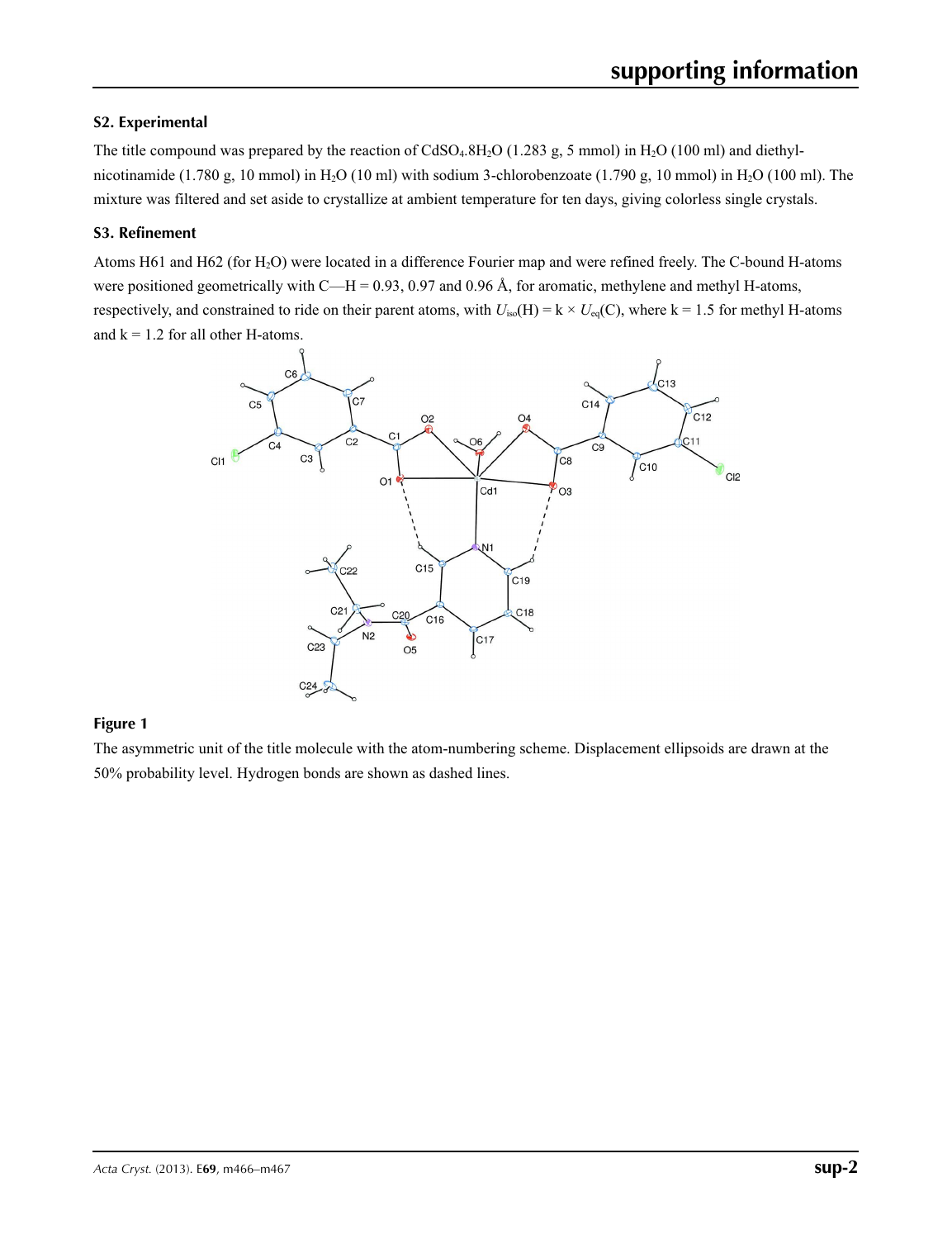

#### **Figure 2**

Part of the polymeric chain of the title compound [symmetry codes: (a) *x*, *y* - 1, *z*; (b) *x*, 1 + *y*, *z*]. Hydrogen atoms have been omitted for clarity.

> 326 parameters 4 restraints

#### catena-Poly[[aquabis(3-chlorobenzoato- $\kappa^2$ O,O')cadmium]-µ-N,N-diethylnicotinamide- $\kappa^2$ N<sup>1</sup>:O]

| $\left[ Cd(C_7H_4ClO_2)_2(C_{10}H_{14}N_2O)(H_2O)\right]$<br>$M_r = 619.76$<br>Monoclinic, $C2/c$<br>Hall symbol: -C2yc<br>$a = 25.1809(5)$ Å<br>$b = 7.0161(3)$ Å<br>$c = 30.6755(6)$ Å<br>$\beta$ = 106.203 (3) <sup>o</sup><br>$V = 5204.2$ (3) Å <sup>3</sup><br>$Z = 8$ | $F(000) = 2496$<br>$D_x = 1.582$ Mg m <sup>-3</sup><br>Mo Ka radiation, $\lambda = 0.71073$ Å<br>Cell parameters from 9713 reflections<br>$\theta$ = 2.5–28.4°<br>$\mu = 1.09$ mm <sup>-1</sup><br>$T = 296 \text{ K}$<br>Rod-shaped, colourless<br>$0.35 \times 0.15 \times 0.10$ mm          |
|------------------------------------------------------------------------------------------------------------------------------------------------------------------------------------------------------------------------------------------------------------------------------|------------------------------------------------------------------------------------------------------------------------------------------------------------------------------------------------------------------------------------------------------------------------------------------------|
| Data collection                                                                                                                                                                                                                                                              |                                                                                                                                                                                                                                                                                                |
| Bruker SMART BREEZE CCD<br>diffractometer<br>Radiation source: fine-focus sealed tube<br>Graphite monochromator<br>$\varphi$ and $\omega$ scans<br>Absorption correction: multi-scan<br>(SADABS; Bruker, 2012)<br>$T_{\min}$ = 0.823, $T_{\max}$ = 0.897                     | 100329 measured reflections<br>6531 independent reflections<br>6170 reflections with $I > 2\sigma(I)$<br>$R_{\text{int}} = 0.026$<br>$\theta_{\text{max}} = 28.4^{\circ}, \theta_{\text{min}} = 1.4^{\circ}$<br>$h = -33 \rightarrow 33$<br>$k = -9 \rightarrow 9$<br>$l = -41 \rightarrow 40$ |
| Refinement                                                                                                                                                                                                                                                                   |                                                                                                                                                                                                                                                                                                |
| Refinement on $F^2$<br>Least-squares matrix: full                                                                                                                                                                                                                            | $S = 1.35$<br>6531 reflections                                                                                                                                                                                                                                                                 |

Least-squares matrix: full *R*[ $F^2 > 2\sigma(F^2)$ ] = 0.046  $wR(F^2) = 0.093$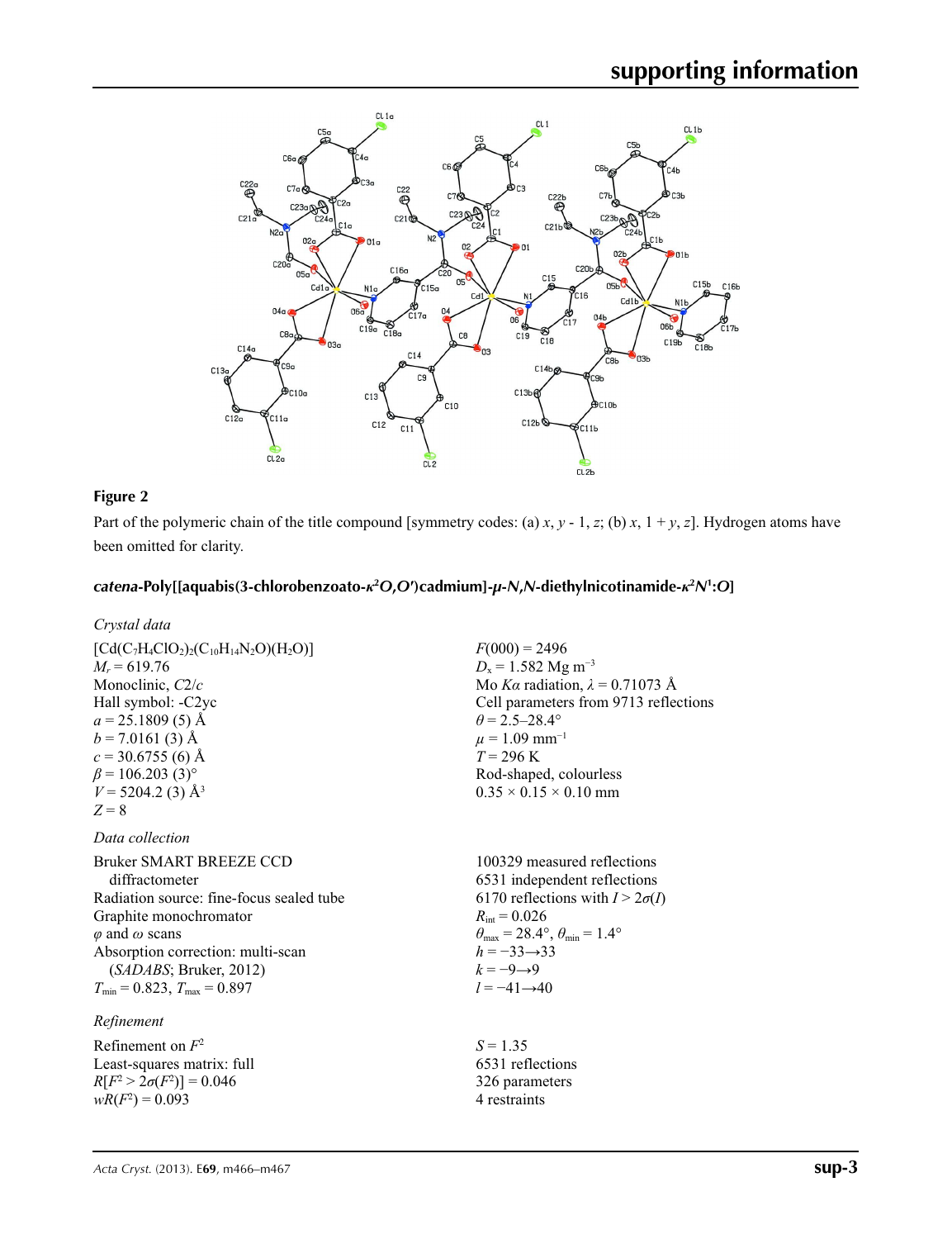| Primary atom site location: structure-invariant<br>direct methods | H atoms treated by a mixture of independent<br>and constrained refinement |
|-------------------------------------------------------------------|---------------------------------------------------------------------------|
| Secondary atom site location: difference Fourier                  | $w = 1/[\sigma^2(F_0^2) + (0.0097P)^2 + 22.0143P]$                        |
| map                                                               | where $P = (F_o^2 + 2F_c^2)/3$                                            |
| Hydrogen site location: inferred from                             | $(\Delta/\sigma)_{\text{max}} = 0.001$                                    |
| neighbouring sites                                                | $\Delta\rho_{\text{max}} = 0.77$ e Å <sup>-3</sup>                        |
|                                                                   | $\Delta\rho_{\rm min} = -1.02 \text{ e } \text{\AA}^{-3}$                 |

#### *Special details*

**Geometry**. All esds (except the esd in the dihedral angle between two l.s. planes) are estimated using the full covariance matrix. The cell esds are taken into account individually in the estimation of esds in distances, angles and torsion angles; correlations between esds in cell parameters are only used when they are defined by crystal symmetry. An approximate (isotropic) treatment of cell esds is used for estimating esds involving l.s. planes.

**Refinement**. Refinement of  $F^2$  against ALL reflections. The weighted R-factor wR and goodness of fit S are based on  $F^2$ , conventional R-factors R are based on F, with F set to zero for negative  $F^2$ . The threshold expression of  $F^2 > 2 \text{sigma}(F^2)$  is used only for calculating R-factors(gt) etc. and is not relevant to the choice of reflections for refinement. R-factors based on  $F<sup>2</sup>$  are statistically about twice as large as those based on F, and R- factors based on ALL data will be even larger.

|  | Fractional atomic coordinates and isotropic or equivalent isotropic displacement parameters $(A^2)$ |  |
|--|-----------------------------------------------------------------------------------------------------|--|
|--|-----------------------------------------------------------------------------------------------------|--|

|                 | $\boldsymbol{\chi}$ | $\mathcal{Y}$ | $\boldsymbol{Z}$ | $U_{\rm iso}*/U_{\rm eq}$ |
|-----------------|---------------------|---------------|------------------|---------------------------|
| Cd1             | 0.430006(10)        | 0.86384(4)    | 0.032753(9)      | 0.03649(8)                |
| C11             | 0.67865(6)          | 0.6435(2)     | 0.24132(4)       | 0.0797(4)                 |
| Cl2             | 0.20678(5)          | 1.2006(2)     | $-0.17853(4)$    | 0.0741(4)                 |
| O <sub>1</sub>  | 0.50773(11)         | 0.7328(5)     | 0.09538(10)      | 0.0534(7)                 |
| O2              | 0.50591(11)         | 1.0331(5)     | 0.07578(9)       | 0.0533(7)                 |
| O <sub>3</sub>  | 0.35198(12)         | 0.9354(4)     | $-0.03179(10)$   | 0.0547(8)                 |
| O <sub>4</sub>  | 0.41552(11)         | 1.1524(4)     | $-0.00840(9)$    | 0.0500(7)                 |
| O <sub>5</sub>  | 0.39003(12)         | 0.9782(4)     | 0.09065(10)      | 0.0498(7)                 |
| O <sub>6</sub>  | 0.47410(12)         | 0.7107(5)     | $-0.01422(11)$   | 0.0485(7)                 |
| H61             | 0.472(2)            | 0.785(7)      | $-0.0367(12)$    | $0.083(19)*$              |
| H <sub>62</sub> | 0.5081(12)          | 0.709(10)     | 0.0016(18)       | $0.13(3)^*$               |
| N1              | 0.38036(12)         | 0.6005(4)     | 0.04343(10)      | 0.0349(6)                 |
| N2              | 0.42885(14)         | 1.1630(5)     | 0.15138(11)      | 0.0453(8)                 |
| C1              | 0.52769(14)         | 0.8941(6)     | 0.10063(12)      | 0.0420(9)                 |
| C2              | 0.57856(13)         | 0.9332(6)     | 0.13935(12)      | 0.0368(8)                 |
| C <sub>3</sub>  | 0.60309(14)         | 0.7865(6)     | 0.16792(12)      | 0.0410(8)                 |
| H <sub>3</sub>  | 0.5892              | 0.6631        | 0.1627           | $0.049*$                  |
| C <sub>4</sub>  | 0.64831(15)         | 0.8243(6)     | 0.20430(13)      | 0.0451(9)                 |
| C <sub>5</sub>  | 0.66979(17)         | 1.0049(8)     | 0.21233(15)      | 0.0575(12)                |
| H <sub>5</sub>  | 0.7004              | 1.0287        | 0.2369           | $0.069*$                  |
| C6              | 0.6455(2)           | 1.1492(8)     | 0.18368(16)      | 0.0648(13)                |
| H <sub>6</sub>  | 0.6597              | 1.2721        | 0.1888           | $0.078*$                  |
| C7              | 0.59975(17)         | 1.1136(6)     | 0.14707(15)      | 0.0516(10)                |
| H7              | 0.5835              | 1.2125        | 0.1278           | $0.062*$                  |
| C8              | 0.37094(14)         | 1.0967(5)     | $-0.03489(11)$   | 0.0367(8)                 |
| C9              | 0.33859(14)         | 1.2296(5)     | $-0.07074(11)$   | 0.0328(7)                 |
| C10             | 0.29377(14)         | 1.1625(5)     | $-0.10465(11)$   | 0.0364(7)                 |
| H10             | 0.2847              | 1.0337        | $-0.1060$        | $0.044*$                  |
| C11             | 0.26293(16)         | 1.2868(6)     | $-0.13623(13)$   | 0.0458(9)                 |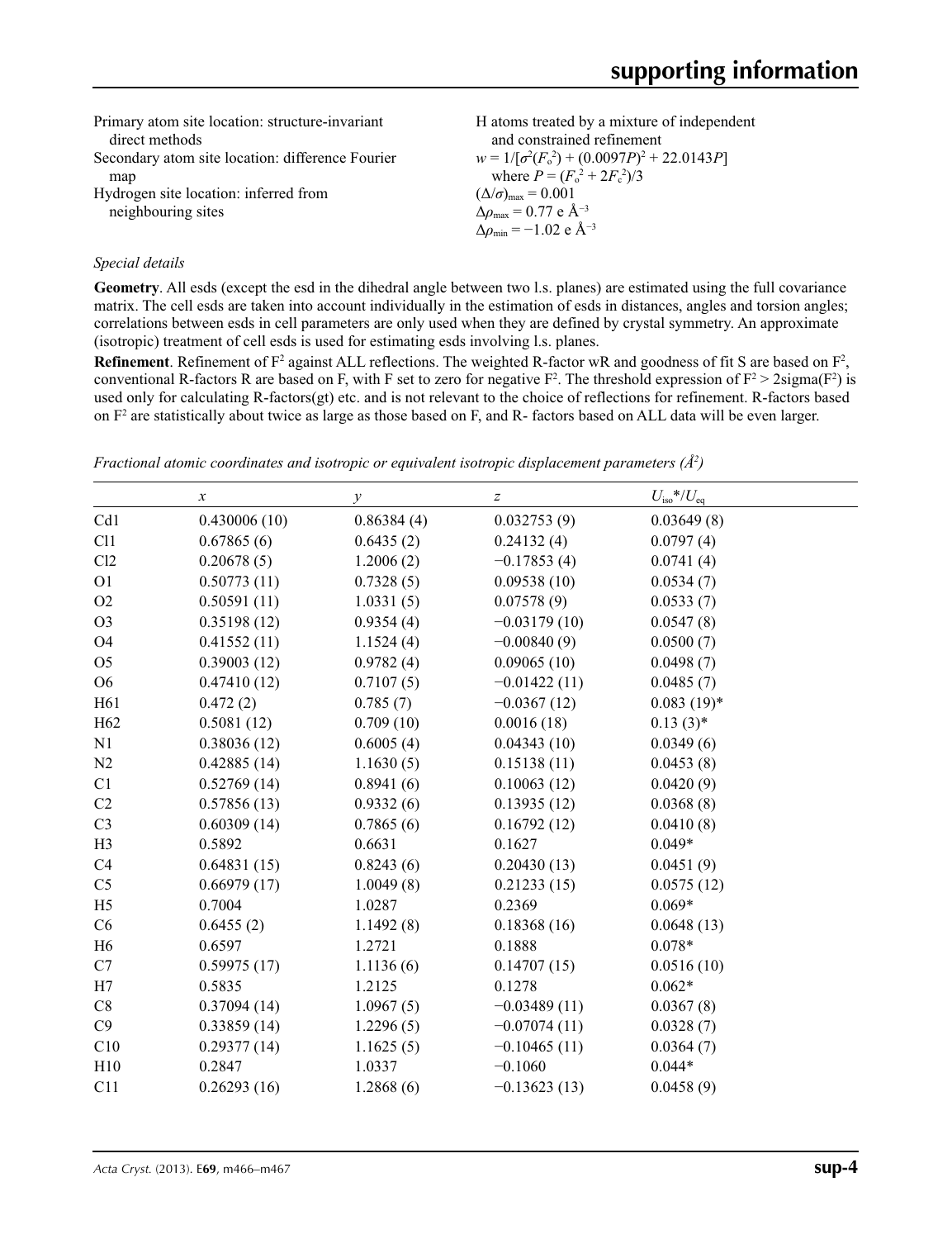| C12             | 0.2747(2)   | 1.4770(7) | $-0.13478(15)$ | 0.0583(12) |
|-----------------|-------------|-----------|----------------|------------|
| H12             | 0.2530      | 1.5599    | $-0.1561$      | $0.070*$   |
| C13             | 0.3196(2)   | 1.5445(6) | $-0.10090(16)$ | 0.0606(12) |
| H13             | 0.3280      | 1.6737    | $-0.0994$      | $0.073*$   |
| C14             | 0.35155(18) | 1.4214(6) | $-0.06956(13)$ | 0.0465(9)  |
| H14             | 0.3821      | 1.4673    | $-0.0474$      | $0.056*$   |
| C15             | 0.40358(14) | 0.4560(5) | 0.07000(12)    | 0.0363(7)  |
| H15             | 0.4418      | 0.4552    | 0.0822         | $0.044*$   |
| C16             | 0.37313(15) | 0.3070(5) | 0.08017(12)    | 0.0346(7)  |
| C17             | 0.31657(15) | 0.3072(6) | 0.06121(13)    | 0.0442(9)  |
| H17             | 0.2951      | 0.2065    | 0.0665         | $0.053*$   |
| C18             | 0.29234(16) | 0.4580(7) | 0.03445(15)    | 0.0523(10) |
| H18             | 0.2542      | 0.4629    | 0.0220         | $0.063*$   |
| C19             | 0.32558(15) | 0.6014(6) | 0.02650(13)    | 0.0442(9)  |
| H19             | 0.3091      | 0.7037    | 0.0085         | $0.053*$   |
| C20             | 0.39878(15) | 1.1380(5) | 0.10824(13)    | 0.0408(8)  |
| C21             | 0.43608(18) | 1.3440(7) | 0.17587(14)    | 0.0530(10) |
| H21A            | 0.4277      | 1.3260    | 0.2046         | $0.064*$   |
| H21B            | 0.4101      | 1.4362    | 0.1583         | $0.064*$   |
| C22             | 0.4944(2)   | 1.4228(8) | 0.18486(17)    | 0.0724(14) |
| H22A            | 0.4972      | 1.5408    | 0.2012         | $0.109*$   |
| H22B            | 0.5026      | 1.4446    | 0.1565         | $0.109*$   |
| H22C            | 0.5203      | 1.3328    | 0.2026         | $0.109*$   |
| C <sub>23</sub> | 0.4519(2)   | 0.9923(7) | 0.17814(16)    | 0.0606(12) |
| H23A            | 0.4863      | 1.0261    | 0.2004         | $0.073*$   |
| H23B            | 0.4601      | 0.8969    | 0.1581         | $0.073*$   |
| C <sub>24</sub> | 0.4129(3)   | 0.9093(9) | 0.2021(2)      | 0.097(2)   |
| H24A            | 0.4306      | 0.8052    | 0.2210         | $0.146*$   |
| H24B            | 0.3802      | 0.8641    | 0.1802         | $0.146*$   |
| H24C            | 0.4029      | 1.0056    | 0.2207         | $0.146*$   |
|                 |             |           |                |            |

*Atomic displacement parameters (Å2 )*

|                 | $U^{11}$    | $U^{22}$    | $U^{33}$    | $U^{12}$       | $U^{13}$      | $U^{23}$      |
|-----------------|-------------|-------------|-------------|----------------|---------------|---------------|
| Cd1             | 0.03456(13) | 0.03444(13) | 0.03743(13) | $-0.00848(11)$ | 0.00502(9)    | 0.00642(11)   |
| C <sub>11</sub> | 0.0728(8)   | 0.0926(10)  | 0.0612(7)   | 0.0290(8)      | $-0.0022(6)$  | 0.0143(7)     |
| Cl2             | 0.0523(6)   | 0.1018(11)  | 0.0533(6)   | $-0.0002(7)$   | $-0.0100(5)$  | 0.0020(7)     |
| 01              | 0.0415(15)  | 0.0632(19)  | 0.0483(16)  | $-0.0173(14)$  | 0.0008(12)    | $-0.0009(14)$ |
| O <sub>2</sub>  | 0.0414(15)  | 0.070(2)    | 0.0435(15)  | $-0.0062(14)$  | 0.0043(12)    | 0.0154(15)    |
| O <sub>3</sub>  | 0.0528(16)  | 0.0446(16)  | 0.0570(17)  | $-0.0091(13)$  | $-0.0005(13)$ | 0.0198(14)    |
| O4              | 0.0392(14)  | 0.0561(17)  | 0.0474(15)  | $-0.0072(13)$  | $-0.0002(11)$ | 0.0094(14)    |
| O <sub>5</sub>  | 0.0609(17)  | 0.0322(14)  | 0.0653(18)  | $-0.0061(13)$  | 0.0322(15)    | $-0.0015(13)$ |
| O <sub>6</sub>  | 0.0440(16)  | 0.0526(17)  | 0.0512(17)  | $-0.0086(13)$  | 0.0173(13)    | 0.0004(14)    |
| N <sub>1</sub>  | 0.0369(14)  | 0.0292(15)  | 0.0384(15)  | $-0.0081(12)$  | 0.0103(12)    | 0.0011(12)    |
| N <sub>2</sub>  | 0.0537(19)  | 0.0402(18)  | 0.0457(18)  | 0.0070(15)     | 0.0200(15)    | 0.0106(14)    |
| C <sub>1</sub>  | 0.0291(16)  | 0.063(3)    | 0.0349(18)  | $-0.0060(17)$  | 0.0107(14)    | 0.0010(18)    |
| C <sub>2</sub>  | 0.0260(15)  | 0.049(2)    | 0.0356(17)  | $-0.0057(14)$  | 0.0095(13)    | $-0.0025(15)$ |
| C <sub>3</sub>  | 0.0344(17)  | 0.048(2)    | 0.0401(19)  | $-0.0016(16)$  | 0.0102(15)    | $-0.0038(17)$ |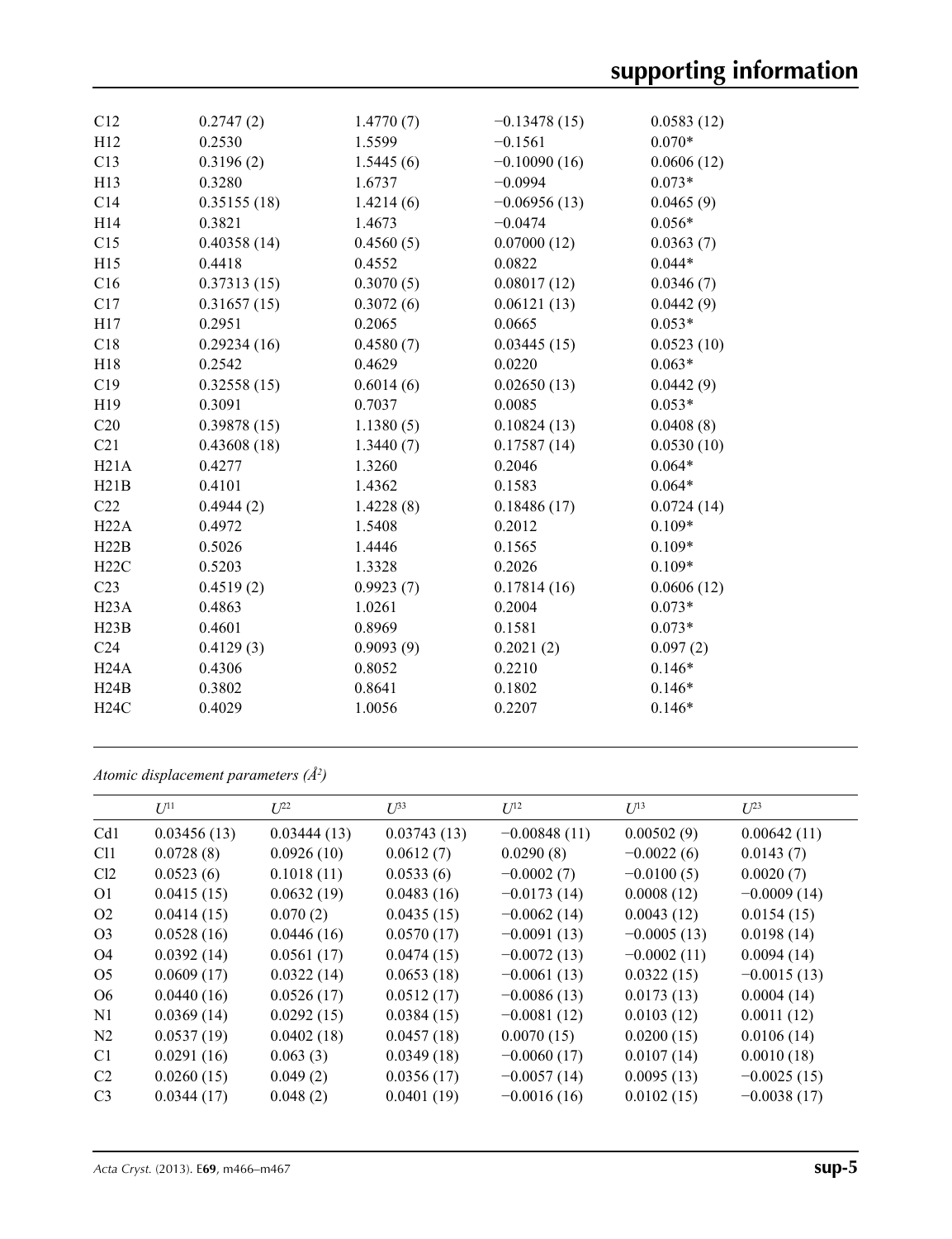# **supporting information**

| C <sub>4</sub>  | 0.0351(18) | 0.060(3)   | 0.0383(19) | 0.0069(17)    | 0.0074(15) | $-0.0016(18)$ |
|-----------------|------------|------------|------------|---------------|------------|---------------|
| C <sub>5</sub>  | 0.041(2)   | 0.080(3)   | 0.045(2)   | $-0.013(2)$   | 0.0015(18) | $-0.014(2)$   |
| C <sub>6</sub>  | 0.062(3)   | 0.059(3)   | 0.068(3)   | $-0.023(2)$   | 0.008(2)   | $-0.014(2)$   |
| C7              | 0.049(2)   | 0.046(2)   | 0.058(2)   | $-0.0066(19)$ | 0.0110(19) | 0.002(2)      |
| C8              | 0.0339(17) | 0.045(2)   | 0.0324(17) | $-0.0001(15)$ | 0.0108(13) | 0.0058(15)    |
| C9              | 0.0377(17) | 0.0326(17) | 0.0300(16) | $-0.0011(14)$ | 0.0128(13) | 0.0032(13)    |
| C10             | 0.0373(17) | 0.0345(18) | 0.0376(18) | $-0.0006(14)$ | 0.0109(14) | 0.0006(14)    |
| C <sub>11</sub> | 0.041(2)   | 0.060(3)   | 0.0341(19) | 0.0080(18)    | 0.0072(15) | 0.0051(18)    |
| C12             | 0.070(3)   | 0.053(3)   | 0.048(2)   | 0.018(2)      | 0.011(2)   | 0.018(2)      |
| C13             | 0.085(3)   | 0.033(2)   | 0.061(3)   | 0.003(2)      | 0.016(2)   | 0.007(2)      |
| C14             | 0.059(2)   | 0.037(2)   | 0.040(2)   | $-0.0086(18)$ | 0.0097(17) | $-0.0011(16)$ |
| C15             | 0.0350(17) | 0.0350(18) | 0.0388(18) | $-0.0089(14)$ | 0.0102(14) | 0.0001(15)    |
| C16             | 0.0413(18) | 0.0294(16) | 0.0366(17) | $-0.0043(14)$ | 0.0168(14) | $-0.0004(14)$ |
| C17             | 0.0406(19) | 0.041(2)   | 0.054(2)   | $-0.0147(16)$ | 0.0187(17) | 0.0038(17)    |
| C18             | 0.0332(18) | 0.060(3)   | 0.061(3)   | $-0.0097(18)$ | 0.0097(17) | 0.012(2)      |
| C19             | 0.0403(19) | 0.039(2)   | 0.052(2)   | $-0.0046(16)$ | 0.0100(16) | 0.0093(17)    |
| C <sub>20</sub> | 0.0464(19) | 0.0345(18) | 0.049(2)   | $-0.0065(16)$ | 0.0265(17) | 0.0047(16)    |
| C <sub>21</sub> | 0.061(3)   | 0.055(3)   | 0.043(2)   | 0.009(2)      | 0.0142(19) | 0.0029(19)    |
| C <sub>22</sub> | 0.070(3)   | 0.079(4)   | 0.062(3)   | $-0.010(3)$   | 0.010(2)   | 0.000(3)      |
| C <sub>23</sub> | 0.069(3)   | 0.056(3)   | 0.065(3)   | 0.022(2)      | 0.032(2)   | 0.024(2)      |
| C <sub>24</sub> | 0.116(5)   | 0.085(4)   | 0.117(5)   | 0.037(4)      | 0.076(4)   | 0.059(4)      |
|                 |            |            |            |               |            |               |

### *Geometric parameters (Å, º)*

| $Cd1 - O1$ | 2.504(3)  | $C9 - C10$                | 1.386(5) |
|------------|-----------|---------------------------|----------|
| $Cd1 - O2$ | 2.323(3)  | $C9 - C14$                | 1.383(5) |
| $Cd1 - O3$ | 2.421(3)  | $C10 - C11$               | 1.372(5) |
| $Cd1 - O4$ | 2.360(3)  | $C10 - H10$               | 0.9300   |
| $Cd1 - 05$ | 2.410(3)  | $C11 - C12$               | 1.365(6) |
| $Cd1 - 06$ | 2.314(3)  | $C12 - C13$               | 1.388(7) |
| $Cd1 - N1$ | 2.305(3)  | $C12 - H12$               | 0.9300   |
| $Cd1 - C1$ | 2.752(4)  | $C13 - H13$               | 0.9300   |
| $Cd1 - C8$ | 2.732(3)  | $C14 - C13$               | 1.373(6) |
| $Cl1-C4$   | 1.732(4)  | $C14 - H14$               | 0.9300   |
| $Cl2-C11$  | 1.739(4)  | $C15 - C16$               | 1.383(5) |
| $O1 - C1$  | 1.230(5)  | $C15 - H15$               | 0.9300   |
| $O3-C8$    | 1.242(4)  | $C16 - C17$               | 1.380(5) |
| $O4 - C8$  | 1.251(4)  | $C16 - C20$ <sup>i</sup>  | 1.502(5) |
| $O6 - H61$ | 0.856(17) | $C17 - C18$               | 1.373(6) |
| $O6 - H62$ | 0.86(2)   | $C17 - H17$               | 0.9300   |
| $O5 - C20$ | 1.237(5)  | $C18 - H18$               | 0.9300   |
| $N1 - C15$ | 1.330(4)  | $C19 - C18$               | 1.374(5) |
| $N1 - C19$ | 1.331(5)  | $C19 - H19$               | 0.9300   |
| $N2 - C21$ | 1.461(5)  | $C20 - N2$                | 1.340(5) |
| $N2 - C23$ | 1.476(5)  | $C20 - C16$ <sup>ii</sup> | 1.502(5) |
| $C1 - 02$  | 1.265(5)  | $C21 - C22$               | 1.521(6) |
| $C2-C1$    | 1.509(5)  | $C21 - H21A$              | 0.9700   |
| $C2-C3$    | 1.381(5)  | $C21 - H21B$              | 0.9700   |
|            |           |                           |          |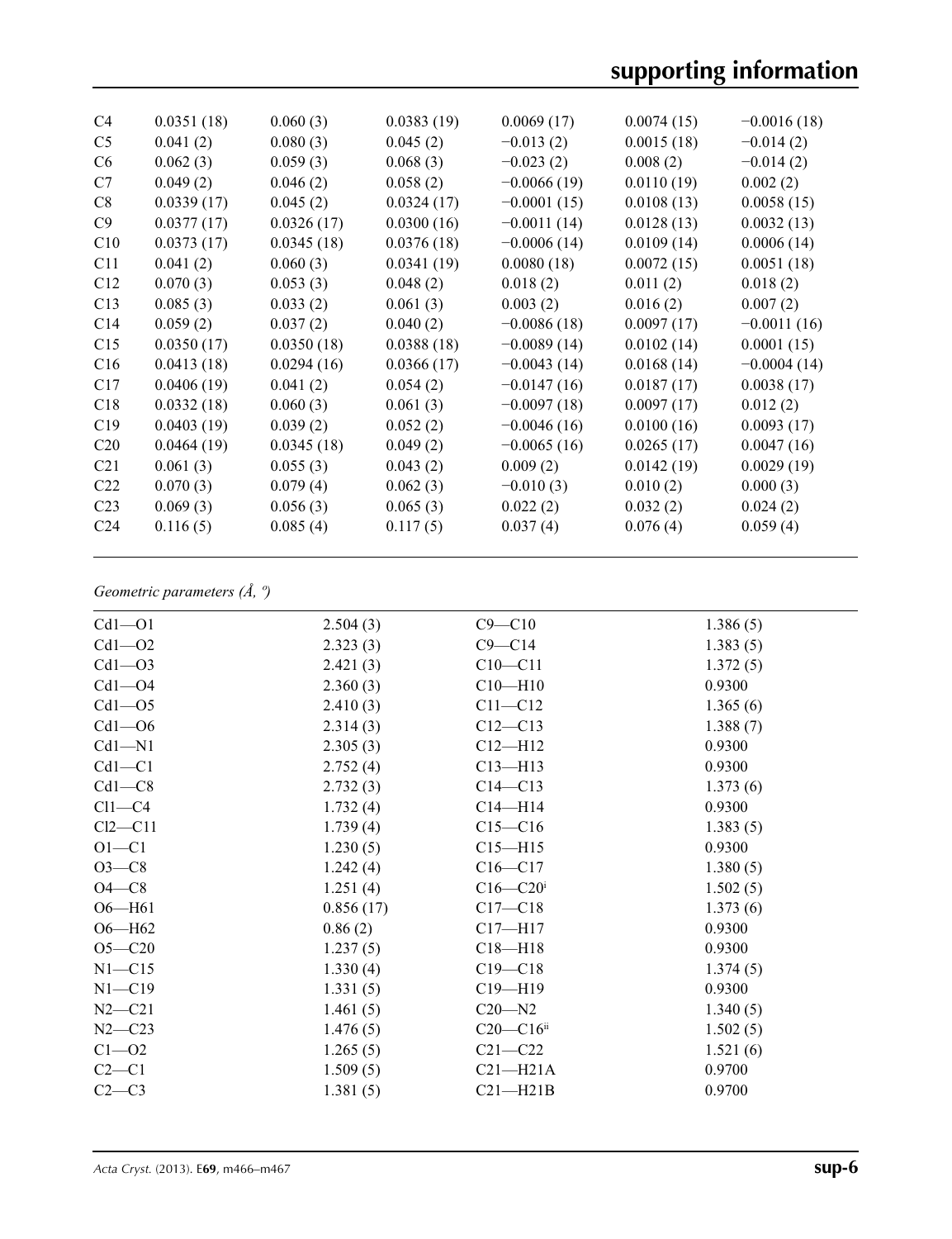# **supporting information**

| $C2-C7$         | 1.368(6)    | $C22-H22A$        | 0.9600     |
|-----------------|-------------|-------------------|------------|
| $C3-C4$         | 1.380(5)    | $C22 - H22B$      | 0.9600     |
| $C3-H3$         | 0.9300      | $C22 - H22C$      | 0.9600     |
| $C4 - C5$       | 1.372(6)    | $C23-C24$         | 1.500(6)   |
| $C5-C6$         | 1.368(7)    | $C23 - H23A$      | 0.9700     |
| $C5 - H5$       | 0.9300      | $C23 - H23B$      | 0.9700     |
| $C6 - H6$       | 0.9300      | $C24 - H24A$      | 0.9600     |
| $C7-C6$         | 1.389(6)    | $C24 - H24B$      | 0.9600     |
| $C7 - H7$       | 0.9300      | C24-H24C          | 0.9600     |
| $C9 - C8$       | 1.497(5)    |                   |            |
|                 |             |                   |            |
| $O1 - Cd1 - C1$ | 26.54(11)   | $C7-C6-H6$        | 119.8      |
| $O1 - Cd1 - C8$ | 161.03(10)  | $C2-C7-C6$        | 120.1(4)   |
| $O2 - Cd1 - O1$ | 53.75 (10)  | $C2-C7-H7$        | 119.9      |
| $O2 - Cd1 - O3$ | 135.22(10)  | $C6-C7-H7$        | 119.9      |
| $O2 - Cd1 - O4$ | 81.10 (10)  | $O3 - C8 - Cd1$   | 62.38(19)  |
| $O2 - Cd1 - O5$ | 81.83 (10)  | $O3 - C8 - O4$    | 122.0(3)   |
| $O2 - Cd1 - C1$ | 27.21(11)   | $O3-C8-C9$        |            |
| $O2 - Cd1 - C8$ |             | $O4 - C8 - Cd1$   | 118.8(3)   |
|                 | 108.24(11)  | $O4 - C8 - C9$    | 59.57 (19) |
| $O3 - Cd1 - O1$ | 170.39(10)  |                   | 119.2(3)   |
| $O3 - Cd1 - C1$ | 162.33(11)  | $C9 - C8 - Cd1$   | 178.0(3)   |
| $O3-Cd1-C8$     | 27.04(10)   | $C10-C9-C8$       | 120.1(3)   |
| $O4 - Cd1 - O1$ | 134.15(9)   | $C14-C9-C8$       | 120.7(3)   |
| $O4 - Cd1 - O3$ | 54.23(9)    | $C14-C9-C10$      | 119.1(3)   |
| $O4 - Cd1 - O5$ | 94.28(10)   | $C9 - C10 - H10$  | 120.1      |
| $O4 - Cd1 - C1$ | 108.10(11)  | $C11 - C10 - C9$  | 119.7(4)   |
| $O4 - Cd1 - C8$ | 27.19(10)   | $C11 - C10 - H10$ | 120.1      |
| $O5 - Cd1 - O1$ | 87.40 (10)  | $C10 - C11 - C12$ | 119.2(3)   |
| $O5 - Cl1 - O3$ | 97.07 (11)  | $C12 - C11 - C10$ | 121.6(4)   |
| $O5 - Cd1 - C1$ | 83.43 (10)  | $C12 - C11 - C12$ | 119.2(3)   |
| $O5 - Cd1 - C8$ | 96.30(10)   | $C11 - C12 - C13$ | 118.8(4)   |
| $O6 - Cd1 - O1$ | 84.21 (11)  | $C11 - C12 - H12$ | 120.6      |
| $O6 - Cd1 - O2$ | 97.43(11)   | $C13 - C12 - H12$ | 120.6      |
| $O6 - Cd1 - O3$ | 90.46 (11)  | $C12 - C13 - H13$ | 119.8      |
| $O6 - Cd1 - O4$ | 95.42(11)   | $C14 - C13 - C12$ | 120.4(4)   |
| $O6 - Cd1 - O5$ | 170.03(11)  | $C14 - C13 - H13$ | 119.8      |
| $O6 - Cd1 - C1$ | 91.39(11)   | $C9 - C14 - H14$  | 119.8      |
| $O6 - Cd1 - C8$ | 93.37 (11)  | $C13-C14-C9$      | 120.4(4)   |
| $N1 - Cd1 - O1$ | 86.30(10)   | $C13-C14-H14$     | 119.8      |
| $N1 - Cd1 - O2$ | 136.21(10)  | $N1 - C15 - C16$  | 122.6(3)   |
| $N1 - Cd1 - O3$ | 86.21 (10)  | $N1 - C15 - H15$  | 118.7      |
| $N1 - Cd1 - O4$ | 139.00 (10) | $C16-C15-H15$     | 118.7      |
| $N1 - Cd1 - O5$ | 78.90 (10)  | $C15 - C16 - C20$ | 123.4(3)   |
| $N1 - Cd1 - O6$ | 95.16(10)   | $C17-C16-C15$     | 118.4(3)   |
| $N1 - Cd1 - C1$ | 111.11(11)  | $C17 - C16 - C20$ | 118.1(3)   |
| $N1 - Cd1 - C8$ | 112.67(10)  | $C16-C17-H17$     | 120.4      |
| $C8 - Cd1 - C1$ | 135.29(12)  | $C18-C17-C16$     | 119.1(3)   |
| $Cl$ -Ol-Cdl    | 88.1(2)     | C18-C17-H17       | 120.4      |
|                 |             |                   |            |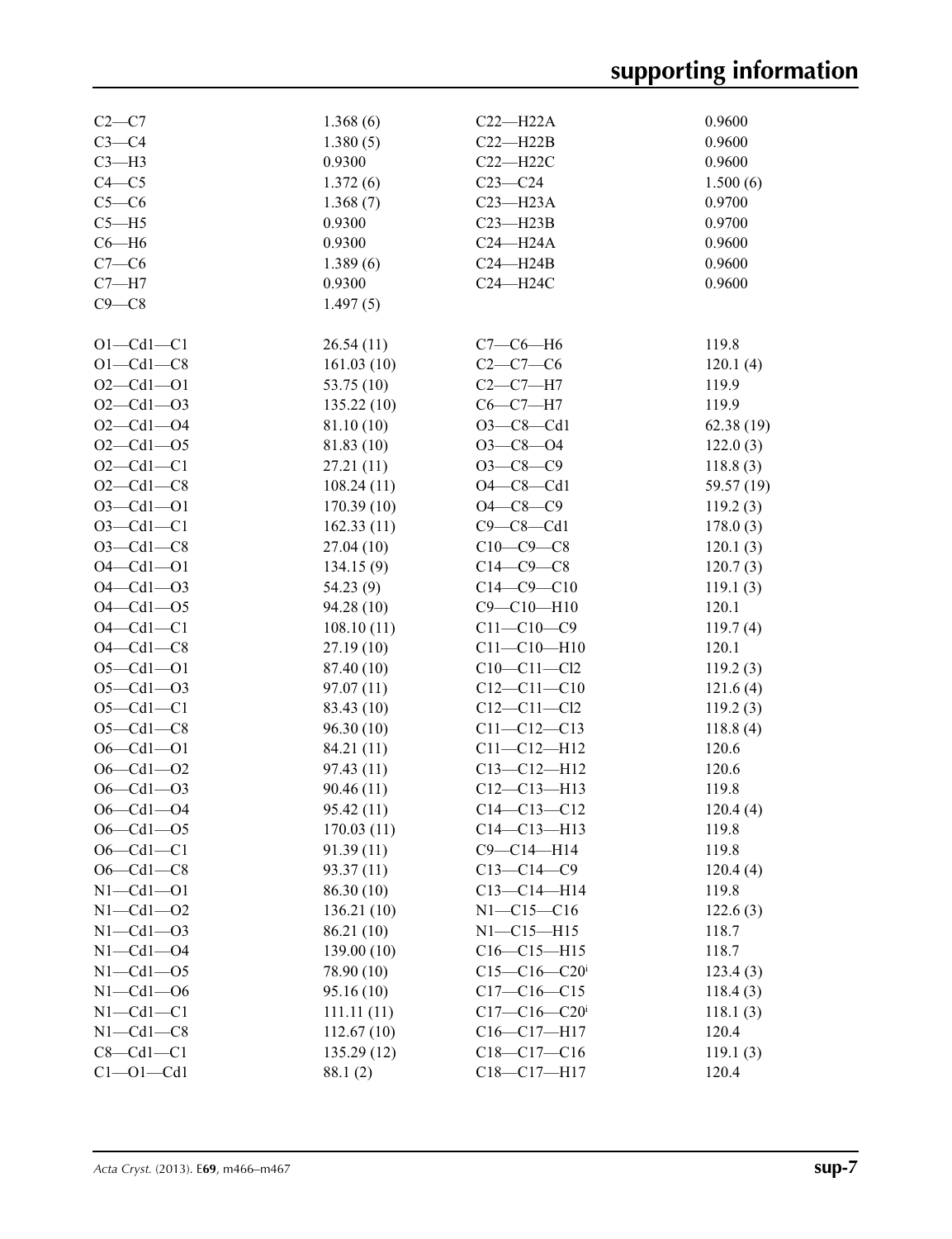| $Cl - O2 - Cd1$      | 95.6(2)     | $C17 - C18 - C19$                  | 118.7(4)    |
|----------------------|-------------|------------------------------------|-------------|
| $C8 - O3 - Cd1$      | 90.6(2)     | $C17 - C18 - H18$                  | 120.7       |
| $C8 - O4 - Cd1$      | 93.2(2)     | $C19 - C18 - H18$                  | 120.7       |
| $C20 - 05 - Cd1$     | 124.3(2)    | $N1 - C19 - C18$                   | 122.9(4)    |
| $Cd1 - O6 - H61$     | 107(4)      | $N1 - C19 - H19$                   | 118.5       |
| $Cd1 - O6 - H62$     | 103(5)      | $C18 - C19 - H19$                  | 118.5       |
| $H61 - O6 - H62$     | 107(4)      | $O5 - C20 - N2$                    | 122.2(4)    |
| $C15 - N1 - Cd1$     | 122.3(2)    | $O5 - C20 - C16$ <sup>ii</sup>     | 118.0(3)    |
| $C15 - N1 - C19$     | 118.2(3)    | $N2$ — $C20$ — $C16$ <sup>ii</sup> | 119.8(3)    |
| $C19 - N1 - Cd1$     | 119.0(2)    | $N2 - C21 - C22$                   | 112.6(4)    |
| $C20 - N2 - C21$     | 125.2(3)    | $N2 - C21 - H21A$                  | 109.1       |
| $C20 - N2 - C23$     | 118.0(4)    | $N2-C21-H21B$                      | 109.1       |
| $C21 - N2 - C23$     | 116.5(3)    | $C22-C21-H21A$                     | 109.1       |
| $O1 - C1 - Cd1$      | 65.4(2)     | $C22-C21-H21B$                     | 109.1       |
| $O1 - C1 - O2$       | 122.5(3)    | $H21A - C21 - H21B$                | 107.8       |
| $O1 - C1 - C2$       | 119.7(4)    | $C21-C22-H22A$                     | 109.5       |
| $O2 - Cl - Cd1$      | 57.16 (19)  | $C21 - C22 - H22B$                 | 109.5       |
| $O2 - C1 - C2$       | 117.7(4)    | C21-C22-H22C                       | 109.5       |
| $C2-C1-Cd1$          | 173.1(3)    | H22A-C22-H22B                      | 109.5       |
| $C3-C2-C1$           | 119.7(3)    | H22A-C22-H22C                      | 109.5       |
| $C7 - C2 - C1$       | 120.6(4)    | H22B-C22-H22C                      | 109.5       |
| $C7-C2-C3$           | 119.7(3)    | $N2 - C23 - C24$                   | 112.3(4)    |
| $C2-C3-H3$           | 120.3       | $N2-C23-H23A$                      | 109.2       |
| $C4-C3-C2$           | 119.5(4)    | $N2-C23-H23B$                      | 109.2       |
| $C4-C3-H3$           | 120.3       | $C24-C23-H23A$                     | 109.2       |
| $C3-C4-C11$          | 120.2(3)    | $C24-C23-H23B$                     | 109.2       |
| $C5-C4-C11$          | 118.6(3)    | $H23A - C23 - H23B$                | 107.9       |
| $C5-C4-C3$           | 121.2(4)    | $C23 - C24 - H24A$                 | 109.5       |
| $C4-C5-H5$           | 120.5       | $C23-C24-H24B$                     | 109.5       |
| $C6-C5-C4$           | 119.0(4)    | C23-C24-H24C                       | 109.5       |
| $C6-C5-H5$           | 120.5       | H24A-C24-H24B                      | 109.5       |
| $C5-C6-C7$           | 120.5(4)    | H24A-C24-H24C                      | 109.5       |
| $C5-C6-H6$           | 119.8       | H24B-C24-H24C                      | 109.5       |
|                      |             |                                    |             |
| $O2 - Cd1 - O1 - C1$ | 1.3(2)      | $Cd1 - O5 - C20 - N2$              | $-109.6(3)$ |
| $O4 - Cd1 - O1 - C1$ | 13.0(3)     | $Cd1 - O5 - C20 - C16$             | 72.2(4)     |
| $O5 - Cd1 - O1 - C1$ | $-80.5(2)$  | $C15 - N1 - Cd1 - O1$              | $-9.4(3)$   |
| $O6 - Cd1 - O1 - C1$ | 104.9(2)    | $C15 - N1 - Cd1 - O2$              | $-31.9(3)$  |
| $N1 - Cd1 - O1 - C1$ | $-159.5(2)$ | $C15 - N1 - Cd1 - O3$              | 164.6(3)    |
| $C8 - Cd1 - O1 - C1$ | 21.4(5)     | $C15 - N1 - Cd1 - O4$              | 178.8(2)    |
| $O1 - Cd1 - O2 - C1$ | $-1.3(2)$   | $C15 - N1 - Cd1 - O5$              | $-97.5(3)$  |
| $O3 - Cd1 - O2 - C1$ | $-176.7(2)$ | $C15 - N1 - Cd1 - O6$              | 74.4 (3)    |
| $O4 - Cd1 - O2 - C1$ | $-172.8(2)$ | $C15-M1-Cd1-C1$                    | $-19.0(3)$  |
| $O5 - Cd1 - O2 - C1$ | 91.5(2)     | $C15 - N1 - Cd1 - C8$              | 170.3(3)    |
| $O6 - Cd1 - O2 - C1$ | $-78.4(2)$  | $C19 - N1 - Cd1 - O1$              | 163.1(3)    |
| $N1 - Cd1 - O2 - C1$ | 27.0(3)     | $C19 - N1 - Cd1 - O2$              | 140.6(3)    |
| $C8 - Cd1 - O2 - C1$ | $-174.5(2)$ | $C19 - N1 - Cd1 - O3$              | $-22.9(3)$  |
| $O2 - Cd1 - O3 - C8$ | 4.5(3)      | $C19 - N1 - Cd1 - O4$              | $-8.6(4)$   |
|                      |             |                                    |             |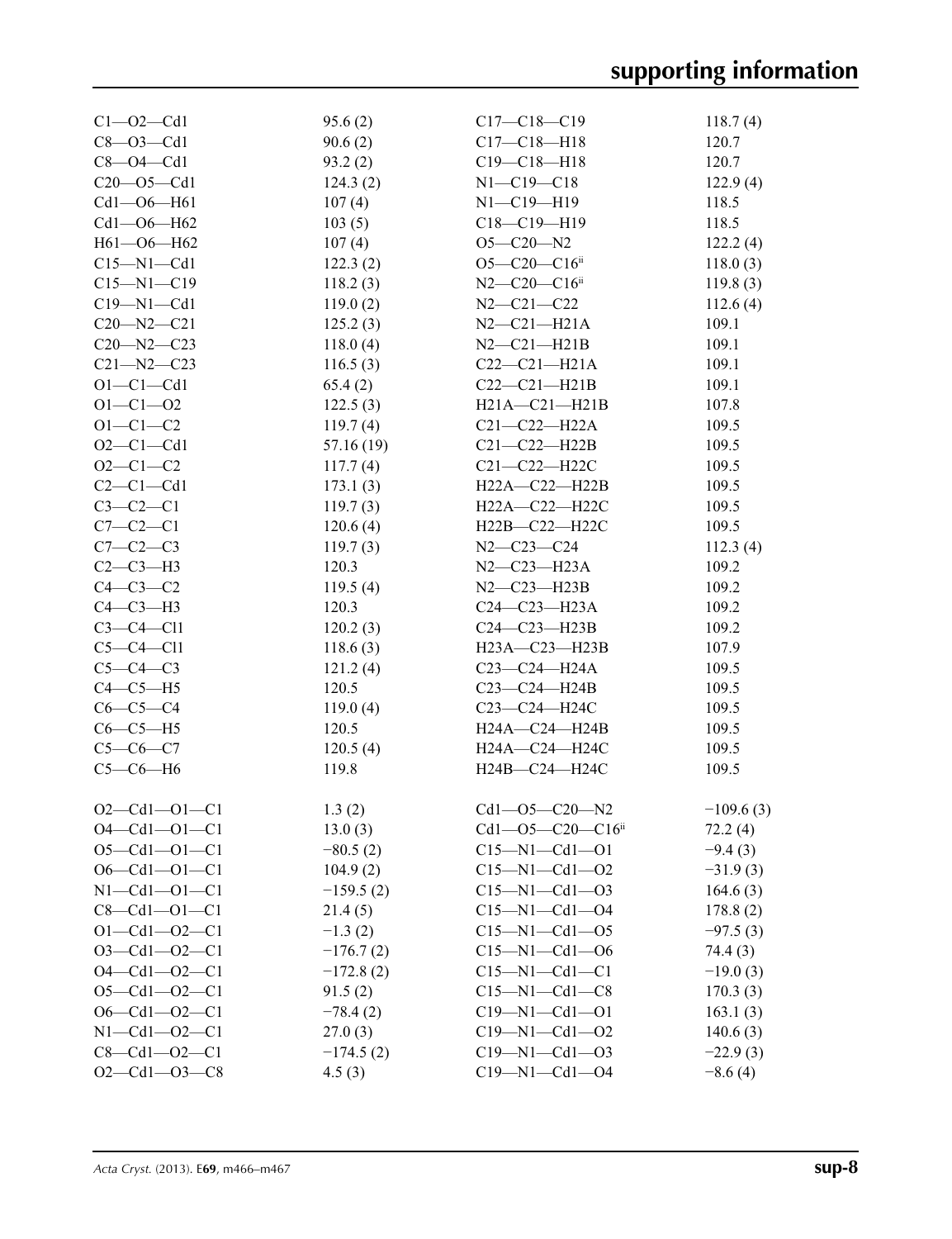| $O4 - Cd1 - O3 - C8$  | $-0.2(2)$   | $C19 - N1 - Cd1 - 05$                      | 75.1(3)     |
|-----------------------|-------------|--------------------------------------------|-------------|
| $O5 - Cd1 - O3 - C8$  | 90.0(2)     | $C19 - N1 - Cd1 - O6$                      | $-113.0(3)$ |
| $O6 - Cd1 - O3 - C8$  | $-96.5(2)$  | $C19 - N1 - Cd1 - C1$                      | 153.5(3)    |
| $N1 - Cd1 - O3 - C8$  | 168.3(2)    | $C19 - N1 - Cd1 - C8$                      | $-17.2(3)$  |
| $C1 - Cd1 - O3 - C8$  | $-0.5(5)$   | $Cd1 - N1 - C15 - C16$                     | 173.3(3)    |
| $O1 - Cd1 - O4 - C8$  | 174.0(2)    | $C19 - N1 - C15 - C16$                     | 0.7(5)      |
| $O2 - Cd1 - O4 - C8$  | $-176.5(2)$ | $Cd1 - N1 - C19 - C18$                     | $-174.4(3)$ |
| $O3 - Cd1 - O4 - C8$  | 0.2(2)      | $C15 - N1 - C19 - C18$                     | $-1.5(6)$   |
| $O5 - Cd1 - O4 - C8$  | $-95.5(2)$  | $C20 - N2 - C21 - C22$                     | $-109.8(5)$ |
| $O6 - Cd1 - O4 - C8$  |             | $C23 - N2 - C21 - C22$                     |             |
| $N1 - Cd1 - O4 - C8$  | 86.8(2)     | $C20 - N2 - C23 - C24$                     | 76.9(5)     |
| $C1 - Cd1 - O4 - C8$  | $-17.5(3)$  | $C21 - N2 - C23 - C24$                     | $-89.3(5)$  |
|                       | $-179.9(2)$ |                                            | 84.5(6)     |
| $O1 - Cd1 - C1 - O2$  | 177.7(4)    | $O1 - C1 - O2 - Cd1$                       | 2.4(4)      |
| $O2 - Cd1 - C1 - O1$  | $-177.7(4)$ | $C2-C1-O2-Cd1$                             | $-174.6(3)$ |
| $O3 - Cd1 - C1 - O1$  | $-170.0(3)$ | $C3-C2-C1-01$                              | 1.6(5)      |
| $O3 - Cd1 - C1 - O2$  | 7.8(5)      | $C3-C2-C1-02$                              | 178.7(3)    |
| $O4 - Cd1 - C1 - O1$  | $-170.3(2)$ | $C7-C2-C1-01$                              | $-176.8(4)$ |
| $O4 - Cd1 - C1 - O2$  | 7.5(2)      | $C7-C2-C1-O2$                              | 0.4(5)      |
| $O5 - Cd1 - Cl - O1$  | 97.4(2)     | $C1-C2-C3-C4$                              | $-177.5(3)$ |
| $O5 - Cd1 - C1 - O2$  | $-84.9(2)$  | $C7 - C2 - C3 - C4$                        | 0.9(6)      |
| $O6 - Cd1 - C1 - O1$  | $-74.1(2)$  | $C1 - C2 - C7 - C6$                        | 177.9(4)    |
| $O6 - Cd1 - C1 - O2$  | 103.6(2)    | $C3-C2-C7-C6$                              | $-0.5(6)$   |
| $N1 - Cd1 - C1 - O1$  | 22.0(3)     | $C2-C3-C4-C11$                             | 178.4(3)    |
| $N1 - Cd1 - C1 - O2$  | $-160.3(2)$ | $C2-C3-C4-C5$                              | $-0.8(6)$   |
| $C8 - Cd1 - C1 - O1$  | $-170.3(2)$ | $Cl1-C4-C5-C6$                             | $-178.9(4)$ |
| $C8 - Cd1 - C1 - 02$  | 7.4(3)      | $C3 - C4 - C5 - C6$                        | 0.3(7)      |
| $O1 - Cd1 - C8 - O3$  | 166.4(3)    | $C4 - C5 - C6 - C7$                        | 0.1(7)      |
| $O1 - Cd1 - C8 - O4$  | $-13.3(5)$  | $C2-C7-C6-C5$                              | 0.0(7)      |
| $O2 - Cd1 - C8 - O3$  | $-176.6(2)$ | $C10-C9-C8-03$                             | $-11.4(5)$  |
| $O2 - Cd1 - C8 - O4$  | 3.7(2)      | $C10-C9-C8-O4$                             | 170.1(3)    |
| $O3 - Cd1 - C8 - O4$  | $-179.7(4)$ | $C14 - C9 - C8 - 03$                       | 166.1 $(4)$ |
| $O4 - Cd1 - C8 - O3$  | 179.7(4)    | $C14-C9-C8-O4$                             | $-12.4(5)$  |
| $O5 - Cd1 - C8 - O3$  | $-93.2(2)$  | $C8 - C9 - C10 - C11$                      | 177.2(3)    |
| $O5 - Cd1 - C8 - O4$  | 87.1(2)     | $C14-C9-C10-C11$                           | $-0.3(5)$   |
| $O6 - Cd1 - C8 - O3$  | 84.4 (2)    | $C8-C9-C14-C13$                            | $-175.9(4)$ |
| $O6 - Cd1 - C8 - O4$  | $-95.3(2)$  | $C10-C9-C14-C13$                           | 1.6(6)      |
| $N1 - Cd1 - C8 - O3$  | $-12.6(3)$  | $C9 - C10 - C11 - C12$                     | $-179.9(3)$ |
| $N1 - Cd1 - C8 - O4$  | 167.7(2)    | $C9 - C10 - C11 - C12$                     | $-1.1(6)$   |
| $C1 - Cd1 - C8 - 03$  | 179.8(2)    | $C10-C11-C12-C13$                          | 1.1(7)      |
| $C1 - Cd1 - C8 - 04$  | 0.1(3)      | $Cl2-C11-C12-C13$                          | $-180.0(4)$ |
| $Cd1 - O1 - C1 - O2$  | $-2.3(4)$   | $C11 - C12 - C13 - C14$                    | 0.2(7)      |
| $Cd1 - O1 - C1 - C2$  | 174.8(3)    | $C9 - C14 - C13 - C12$                     | $-1.6(7)$   |
| $Cd1 - O3 - C8 - O4$  | 0.3(4)      | $N1 - C15 - C16 - C17$                     | 1.3(5)      |
| $Cd1 - O3 - C8 - C9$  | $-178.2(3)$ | $N1 - C15 - C16 - C20$                     | 176.9(3)    |
| $Cd1 - O4 - C8 - O3$  | $-0.3(4)$   | $C15-C16-C17-C18$                          | $-2.4(6)$   |
| $Cd1 - O4 - C8 - C9$  | 178.1(3)    | $C20$ <sup>i</sup> - $C16$ - $C17$ - $C18$ | $-178.4(4)$ |
| $C20 - 05 - Cd1 - 01$ | 91.2(3)     | $C16-C17-C18-C19$                          | 1.7(6)      |
| $C20 - 05 - Cd1 - 02$ | 37.5(3)     | $N1 - C19 - C18 - C17$                     | 0.3(7)      |
|                       |             |                                            |             |